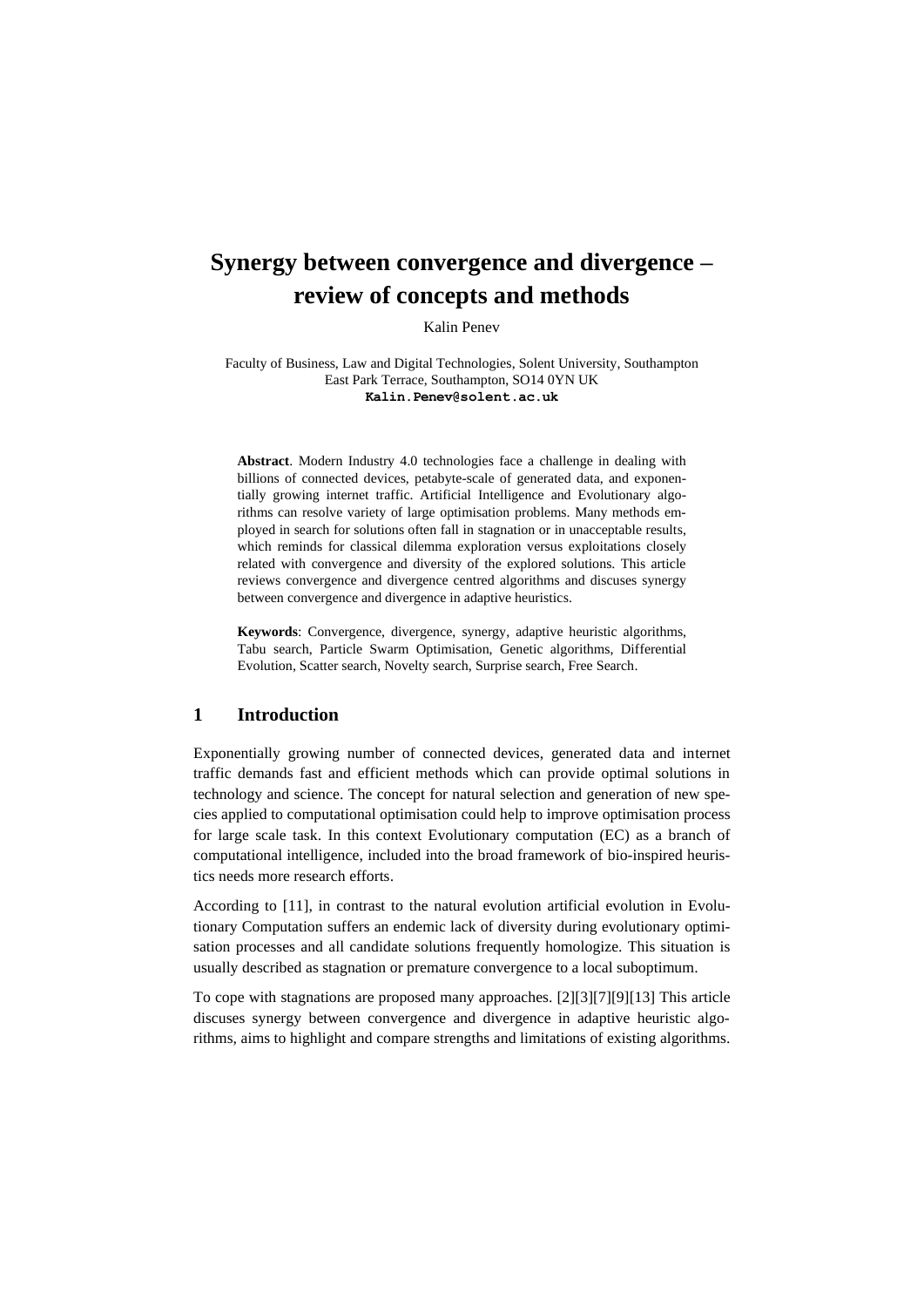# **2 Methodologies review**

This section reviews classical and novel algorithms with specific original concepts such as Tabu search [5], Particle Swarm Optimisation [2], Genetic algorithms [3][7], Differential Evolution [13], Scatter search [6], Novelty search [8], Surprise search [4], Free Search [9]. Most of these techniques are effective on of limited types of landscapes and implemented concepts can lead to improvement of further methods. Some of them are dominated by convergence process, other intentionally try to diverge over the search space to generate appropriate diversity or to achieve other objectives.

## **2.1 Convergence centred methods**

This section reviews several methods base on modification strategy, which aims to converge to the optimal solution and using specific techniques and approaches to prevent and avoid premature convergence to suboptimal locations.

#### 2.1.1 Tabu search

The Tabu Search idea is - "Tabu search is a meta-strategy for guiding known heuristics to overcome local optimality" [5]. Tabu Search is based on the temporary prohibition of moves in order to avoid cycles in the search trajectory [1]. Some open problems of Tabu Search are: - the determination of an appropriate "prohibition" for a given task, the adoption of minimal computational complexity algorithms for using memory, the robustness of the technique for a wide range of different problems [1]. Using the concept of Tabu Search, a local search can be guided to go beyond local optima through meta-heuristic methods that use the information obtained in the previous part of the run. In the Reactive Tabu Search (RTS) algorithm a simple feedback scheme influences the value of the prohibition parameter in the Tabu Search, so that a balance of exploration versus exploitation is obtained that is appropriate for the local characteristics of the task [1]. The concept of Tabu Search aims to facilitated convergence but limits divergence across the whole space.

### 2.1.2 Particle Swarm Optimisation

Particle Swarm Optimisation (PSO) is motivated by social behaviour of organisms such as bird flocking and fish schooling. PSO is a method for optimisation of continuous non-linear functions [2]. PSO algorithm is not only a tool for optimisation, but also a tool for representing socio-cognition of human and artificial agents, based on principles of social psychology. Some scientists suggest that knowledge, which is optimised by social interaction and thinking is not only private but also interpersonal.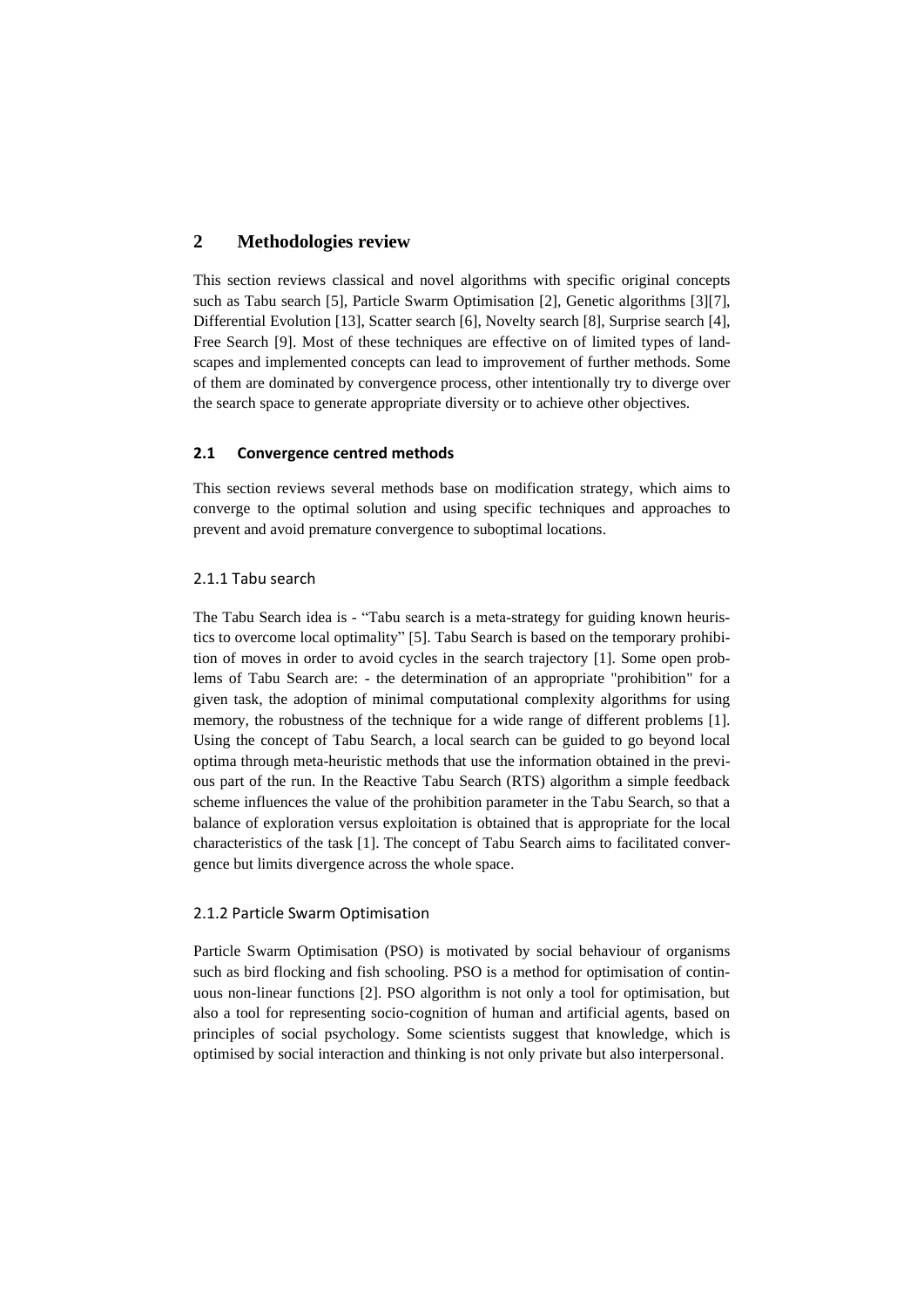In a PSO system, particles fly around in a multidimensional search space. During flight, each particle adjusts its position according to its own experience, and according to the experience of a neighbouring particle, making use of the best position encountered by itself and its neighbour. PSO combines local search methods with global search methods, attempting to balance exploration and exploitation [2].

Aim of the adjustment based on best positions is to converge to the optimum. This concept to certain extent limits divergence over the whole search space.

#### 2.1.3. Genetic Algorithms

Genetic algorithms (GA) are a family of computational models inspired by Darwin's theory about evolution [7][14]. An algorithm is started with a set of solutions (represented by chromosomes) called "population". Solutions from one population are taken and used to form a new population. This is motivated by a hope, that the new population will be better than the old one. Solutions, which are selected to form new solutions (offspring), are chosen according to their fitness - the more suitable they are the more chances they have, to reproduce. This is repeated until some condition (for example expiration of the period for search or improvement of the best solution) is satisfied. The GA has wide range of modifications and variations according to representation of the variables, recombination strategies, modification strategies and replacement strategies. An original idea explored in real-value The Genetic Algorithm is implemented and coding BLX- $\alpha$  modification [3]. The real coded BLX- $\alpha$  GA also selects two parents from the current population, makes a crossover between them and produces an offspring (new solution). The offspring can mutate with small probability. Then the GA incorporates the offspring in the new generation if it is better than an individual from current generation. Aim of the crossover is to converge to the optimal solution, while the aim of mutation is to diverge over the search space. Balance, between these processes, relays on random generation. For large scale tasks this leads to the need for large number of iterations, computational resources, and time.

### 2.1.4. Differential Evolution

Differential Evolution (DE) [13] is based on the idea for generating trial parameter vectors. It is an optimiser for multivariate functions. Starting from an initial random population of points (interpreted as vectors) the procedure iteratively updates the population using two basic operations: mutation and recombination. DE is applicable to functions that are non-differentiable, non-linear, or otherwise resistant to traditional approximation techniques. A similar technique used by neural researchers to deduce network functions from data samples, simulated annealing, could also model nonlinear/non-differentiable functions, but DE is faster and requires fewer restarts [13].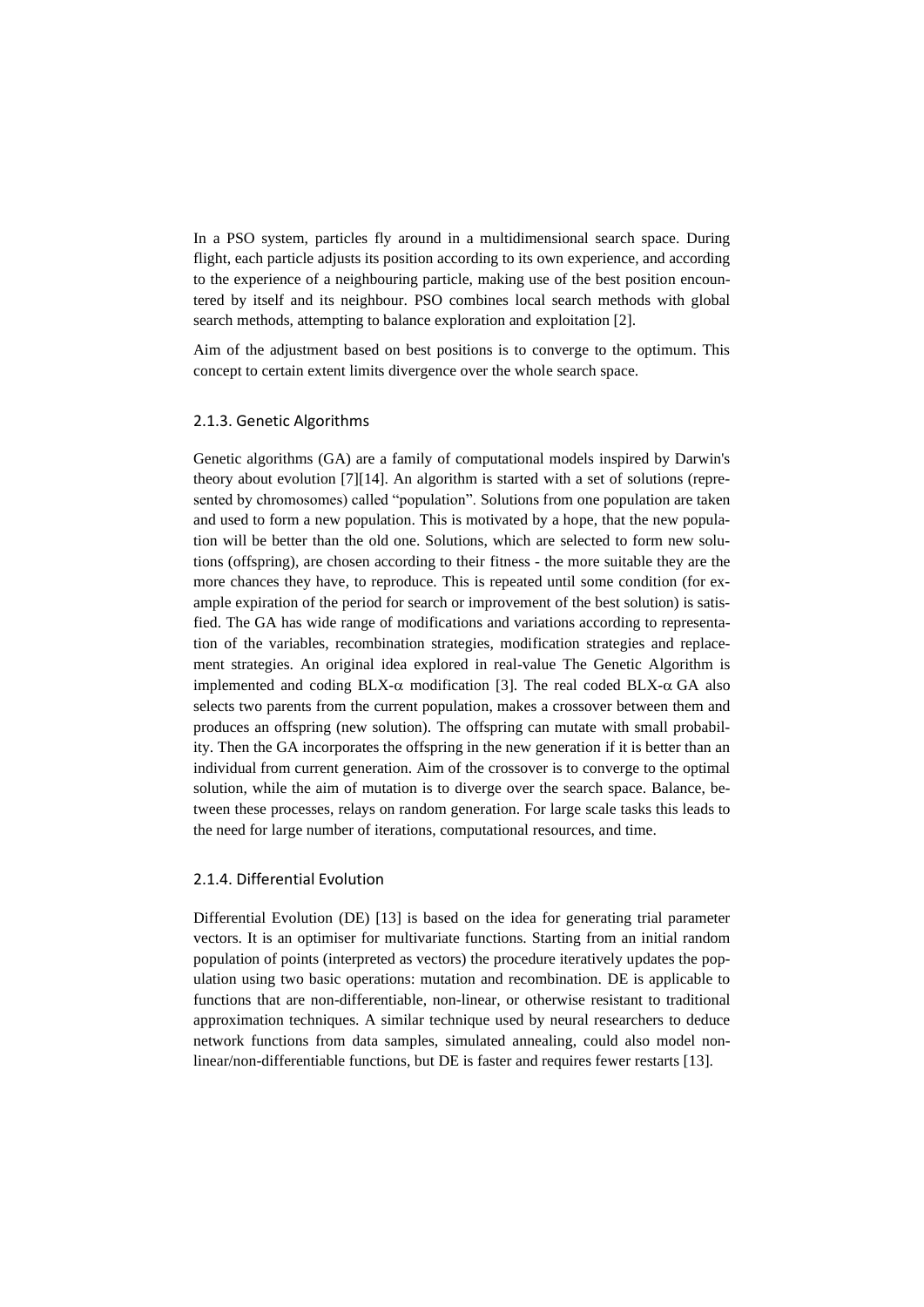Aim of recombination in DE is to converge to the optimal solution, and the aim of mutation is to diverge over the search space. Balance, between these processes can be controlled by different modification strategies. [10].

## **2.2 Divergence centred methods**

This section focuses on methods which utilises divergence and applies specific techniques for identification of appropriate solutions and termination of the process.

#### 2.2.1. Scatter Search

According to the literature "The Scatter Search process, building on the principles that underlie the surrogate constraint design, is organized to capture information not constrained separately in the original vectors, and to take advantage of auxiliary heuristic methods both for' selecting the elements to be combined and for generating new vectors." [6]. The original form of scatter search [6] can be presented in the following 3 steps: (1) Generate a starting set of solution vectors by heuristic processes designed for the problem; (2) Create new points consisting of linear combinations of subsets of the current reference solutions. The linear combinations are chosen to produce points both inside and outside the convex regions spanned by the reference solutions, modified by generalized rounding processes to yield integer values for integer-constrained vector components. (3) Extract a collection of the best solutions generated in Step 2 to be used as starting points for a new application of the heuristic processes of Step 1. Repeat these steps until reaching a specified iteration limit. Three features of Scatter Search deserve attention: - First the linear combinations are structured according to the goal of generating weighted centres of selected sub-regions, allowing for no convex combinations that project these centres into regions external to the original reference solutions. Second, the strategies for selecting particular subsets of solutions to combine in Step 2 are designed to make use of clustering, which allows different types of strategic variation by generating new solutions 'within clusters' and 'across clusters'. Third, the method is organized to use supporting heuristics that can start from infeasible solutions, and which removes the restriction that solutions selected as starting points for re-applying the heuristic processes must be feasible. [6].

The concept of Scatter Search can be classified as an example which aims to utilise predominantly divergence.

### 2.2.2. Novelty Search

Novelty Search algorithm [8] is based on the concept for open-ended evolutionary system, which continually produces novel forms [12]. This is different from other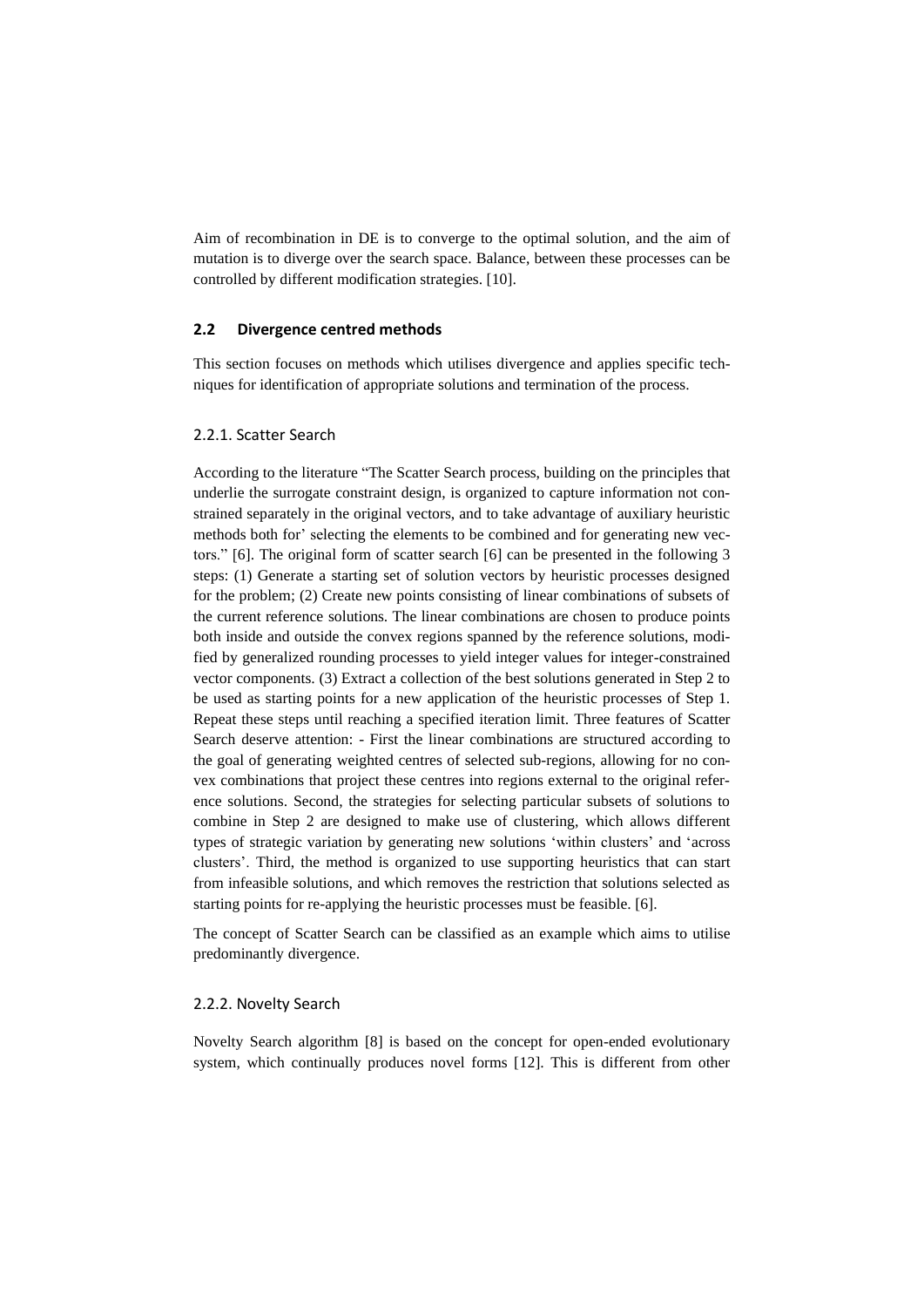evolutionary algorithms, which aim to achieve optimal solution. The Novelty Search utilises the divergence over the search space, which relays on the hope that the groped optimal value can be achieved accidentally. It is acknowledged that: "it is likely more efficient to take the most promising results from novelty search and further optimize them based on an objective function. This idea exploits the strengths of both approaches: Novelty Search effectively finds approximate solutions, while objective optimization is good for tuning approximate solutions. Alternatively, novelty search could be applied when a traditional evolutionary algorithm converges, to replenish diversity in the population." [8]

Proposed modification strategy uses distance between the solutions and factors based on previous experiments to generate divergence from current locations.

## 2.2.3. Surprise Search

Surprise Search as stated in [4] can also be classified as a divergence centred search algorithm which has demonstrated acceptable performance on robot morphology evolution, maze navigation, and other two-dimensional tasks. According to the literature [4] it modifies Novelty Search. Divergence is based on a definition of surprise as "deviation from the expected."

Surprise Search modification strategy inherits modification strategy concept based on distance. The distance is generated on past difference and expectations for further behaviour. This, two steps, approach favours individuals that diverge from predicted future trends. With certain probability the predictions could be infeasible or unreachable by conventional search when applied to real tasks such as points outside a maze that should be traversed.

Proposed in Surprise Search divergence strategy brings improvements appropriate for certain applications. [4]

# **3 Synergy between convergence and divergence**

This section illustrates the Free Search concept published earlier. Free Search is adaptive heuristic method [9] for real coded optimisation. This algorithm harmonises divergence and convergence using highly unlimited modification strategy and natural relations between stochastically generated values [9].

Optimisation process starts with exploration over the search space implemented as individual journeys within their neighbour space [9]. In the beginning algorithm has no knowledge about the search space and exploration is highly random. This is achieved by multiplication of several stochastic variables. The first exploration gener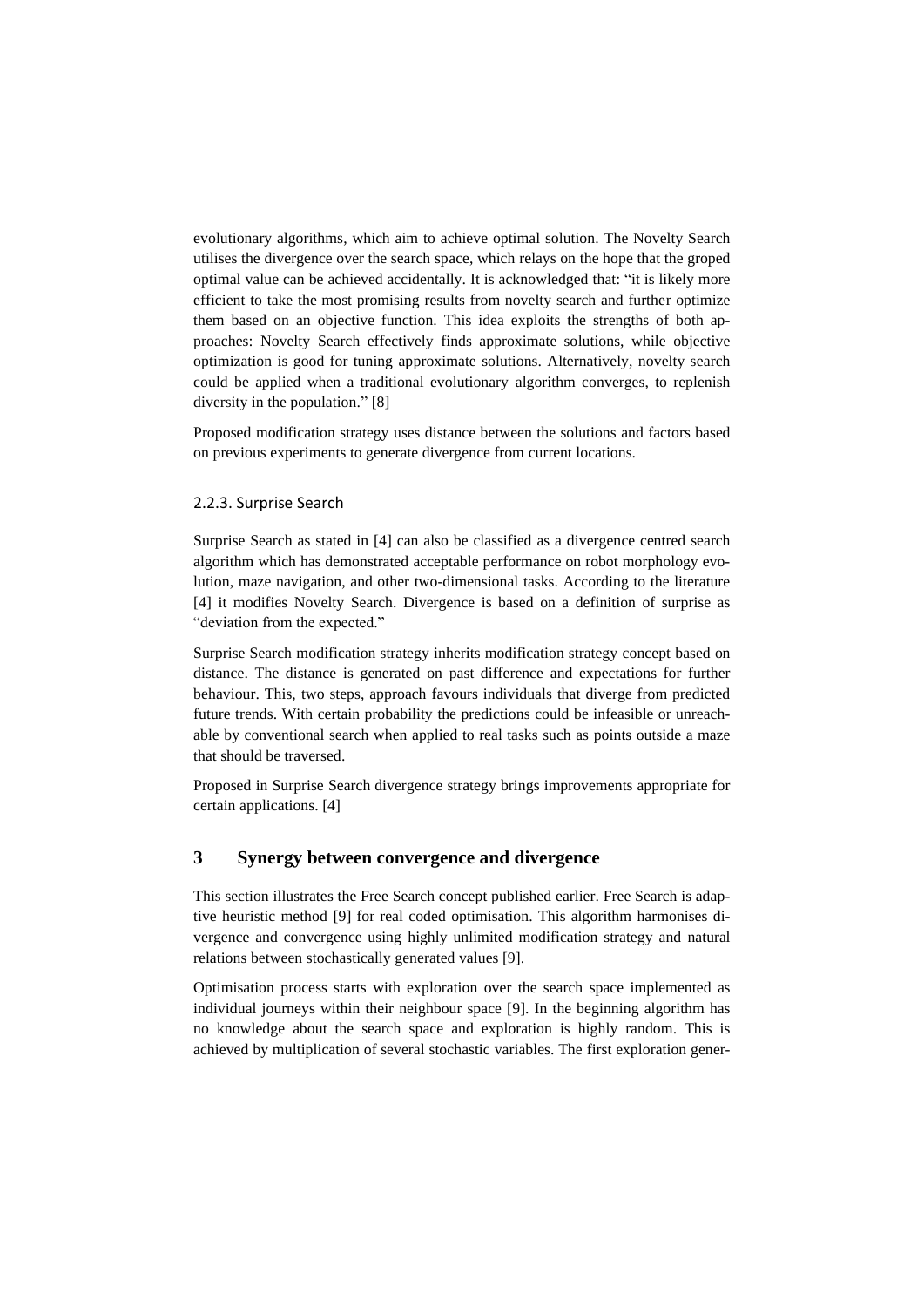ates knowledge stored in a form of qualitative indicators related with evaluated locations. These indicators facilitate individuals' sensibility for orientation within the search space for further search. [9]

On initial stage locations quality and individuals' sensibility are uniformly distributed among low, medium, and high levels. Individuals with low level of sensibility can select for start position any marked location. The individuals with high sensibility can select for start position marked locations with high quality and will ignore locations with low quality. When marked locations quality highly differs and stochastically generated sensibility produces accidentally high values only, then the individuals will search around the area of the highest quality solutions. Such situations appear naturally. In this manner process converges to high quality locations. [9]

Other situation which naturally appears is when marked locations qualities are very similar and randomly generated sensibility is low. In this case individuals can select low quality marked locations with high probability, which indirectly will decrease the probability for selection of high-quality marked locations. Individuals with low sensibility can select to explore around locations marked with low quality.

As far as locations quality is independent on their position within the search space, similar quality locations could be remotely distributed. This facilitates divergence across the entire search space. Sensibility varies across all the individuals and during the optimisation process. In this manner convergence and divergence are harmonised in the search of optimal solution. It helps to minimise generated new solutions according to the achieved quality.

Modification strategy is independent on the distance, which prevent generation of many location if applied to large scale tasks. [9]

## **4 Discussion**

Modern Industry 4.0 technologies face several challenges such as: - maximising connected devices; optimising use of infrastructure; maximising processed data; minimising use of resources; maximising internet traffic; minimising traffic delays; maximising number of users and minimising energy use, and waste. All of these are optimisation problems, at large and growing scale.

In this context reasonable hope relies on Artificial & Computational Intelligence and Evolutionary & Heuristic algorithms, which can resolve variety of large optimisation problems.

Often methods employed in large scale search converge prematurely and fall in stagnation. A promising approach, which can help to escape from or prevent premature convergence is synergy between convergence & divergence.